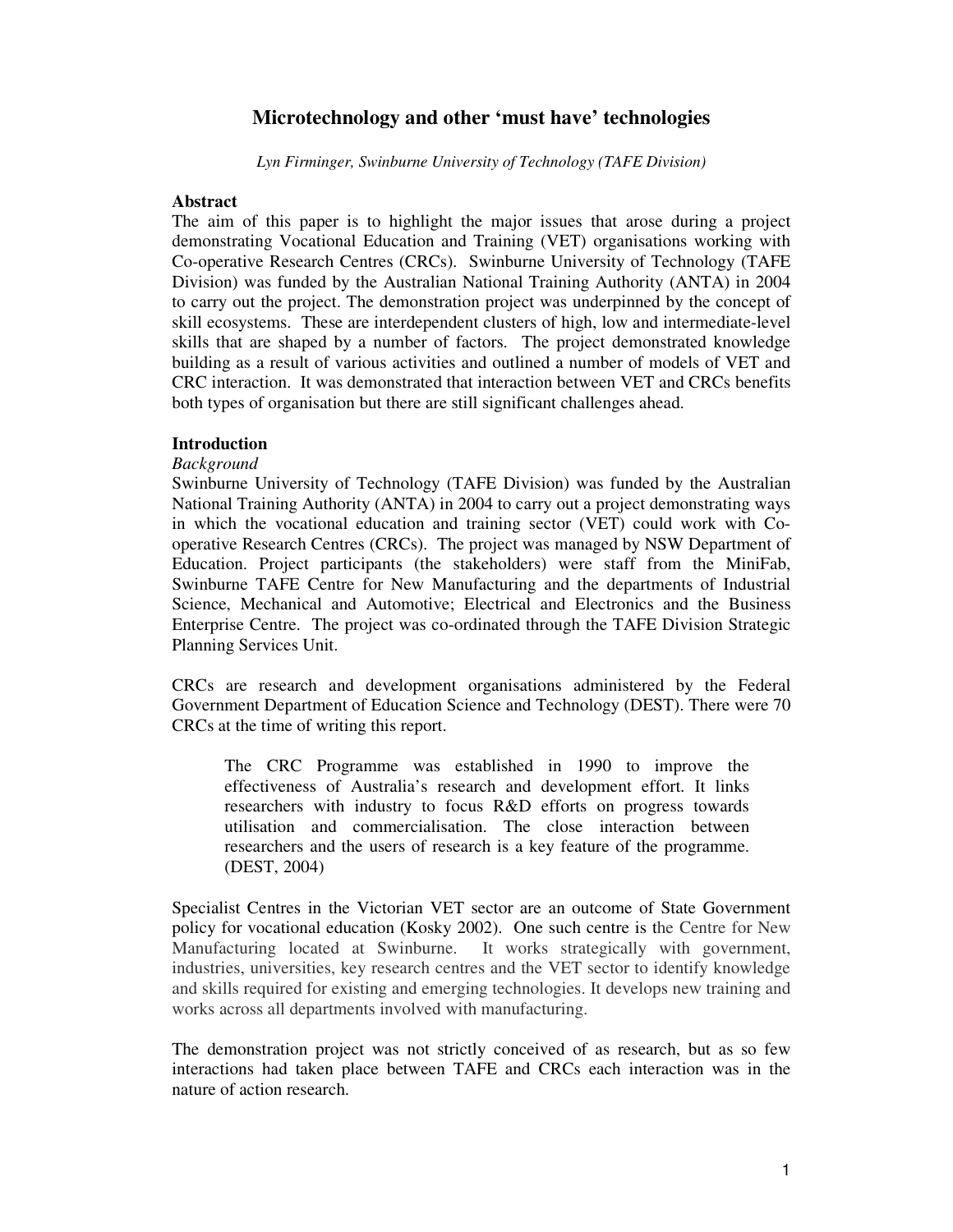### *The Project*

The aim of this paper is to assess the major issues facing VET organisations working with CRCs that arose during the demonstration project. Strategic Planning Services had carried out a preliminary project scoping the current and potential linkages between Swinburne's CRCs and its TAFE and Higher Education Sectors, which paved the way for further interactions. (Firminger 2003).

The CRC/VET demonstration project was underpinned by the concept of skill ecosystems. These are "interdependent clusters of high, low and intermediate-level skills that are shaped by the business environment; that is, how firms are organised, competition, the financial system and markets for products; as well as policy frameworks, the structure of work and the level and type of skill formation." (Anonymous, 2002)

Microtechnology is an example of a technology that is seen as one that must develop a skill eco system of high and medium level skills.

*Australian industry … opted out of the microelectronics revolution. Since each new industry is generally based upon a sound foundation in the previous ones, the almost complete lack of industrial investment in cleanrooms, wafer processing equipment, deposition gear and the like has resulted in a serious lack of trained technical officers, poor service and maintenance infrastructure, and weakly developed design skills."* (Harvey & Murray 2002).

If the VET sector fails to provide the necessary training to support the uptake of microtechnology through workforce capacity building, the chances of business success will be diminished. VET training in new technologies must be multi-disciplinary because convergent industries 'demand' this.

Buchanan *et al* have researched skills shortages in the manufacturing trades. Policies developed to address the supply of skills were based on the British model but research has shown British apprentices were narrowly trained as a result of high demarcation barriers. By contrast German apprentices were broadly trained and German industry flourished. Following these results Australian policy centred on flexibility; reducing demarcation issues and government agencies attuning policies to business needs. The acquisition of skills became a public policy issue. (Buchanan *et al* 2001). This policy does not, however appear to deal with the convergence of skill sets discussed below.

In engineering, competition has changed due to the reduction of tariff barriers and due to excess manufacturing capacity world-wide. This has lead firms to compete on the basis of cost partly to reduce demarcations and narrow job definitions, partly to reduce spending on training; and partly to increase the use of labour hire firm's flexible labour supply. This has led to low skills equilibrium systems, although as noted, these 'equilibriums' are still under constant threat from new technologies and from international competition. (Buchanan, *et al,* 2001)

If the manufacturing industry does embrace new technologies this will entail re-skilling some workers. Current apprenticeship and diploma training is still narrowly focused within industry-specific disciplines, but microtechnology and other new technologies converge several industry disciplines. For TAFE in particular, overcoming skills silos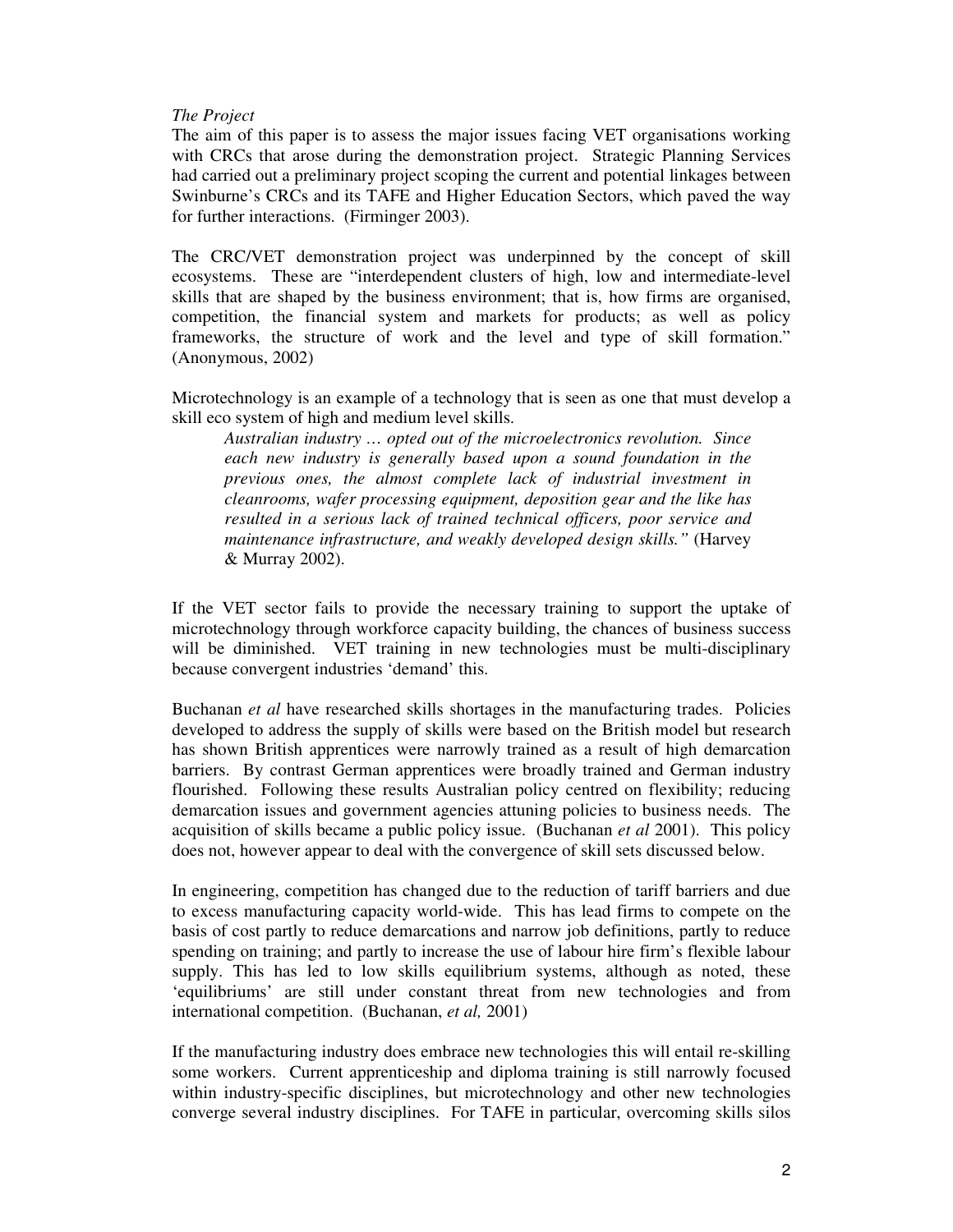is critical. Specialist Centres are one means to achieve this as they can knit together training from different discipline areas.

## **Method**

The objectives ANTA set for the project were to demonstrate how VET providers can collaborate with CRCs to increase innovation in firms and networks of firms and assist in the process of commercialising and diffusing innovation.

Swinburne's previous research had identified potential synergies between the MiniFab, the Centre for New Manufacturing and the emerging skills research being carried out by Strategic Planning Services. Teacher training in emerging skills had separately been identified as a priority area and it was though TAFE student exposure to new industry would also be an appropriate subject to demonstrate. The CEO of the MiniFab identified a need for PhD students to gain insights into small business management and the possibility of the MiniFab sharing TAFE resources as two issues for the project to investigate. This formed the core of the project. In addition the project investigated different models for TAFE to work with CRCs or similar bodies; and tracked two bids for new CRCs that had Swinburne TAFE involvement. The latter is not discussed in this paper.

In summary, the parts of the work referred to in this paper demonstrate:

- The process of knowledge building as a result of industry release for teachers
- The effects of student projects conducted in a research facility
- The sharing of resources between TAFE and higher education or research facilities
- The basic training would be useful to PhD graduates setting up a business?
- Other models of VET and CRC interaction.

## **Findings and Discussion**

#### *Industry release for teachers at the MiniFab*

Initially, three teachers from the Swinburne TAFE Division spent a week on industrial release at the MiniFAB to understand the new knowledge embedded in microtechnology. They were from the Mechanical & Automotive Technology, Industrial Sciences & Electrical & Electronics Departments. Later two further teachers were released to the MiniFAB indicating that the partnership was growing and ongoing. Their brief was "to analyse the research and work done by people at the MiniFAB, identify relevant skills associated with the technologies under development and map these against existing technician-level courses." The teachers then participated in the development of a program/seminar for TAFE teachers on technologies emerging in the research laboratories at the MiniFAB. Following their industrial release, the teachers reported back to directors, managers and teachers at Swinburne; then through seminars, to teachers and business people from other organisations.

The industry release was unusual and challenging in that it involved teachers from three teaching departments in two TAFE schools. One of the teachers commented on how necessary it will be for teachers to be multiskilled across disciplines in the future, as is happening now with mechatronics. However he indicated that it was difficult to do this in the trade areas. "There are real industrial issues if you try to cross disciplines, but once you get to post-trade courses these are people who will be designers or managers so industrial issues are not a problem". Another teacher expressed some frustration that his work at the MiniFAB was not of immediate relevance to his teaching practice. He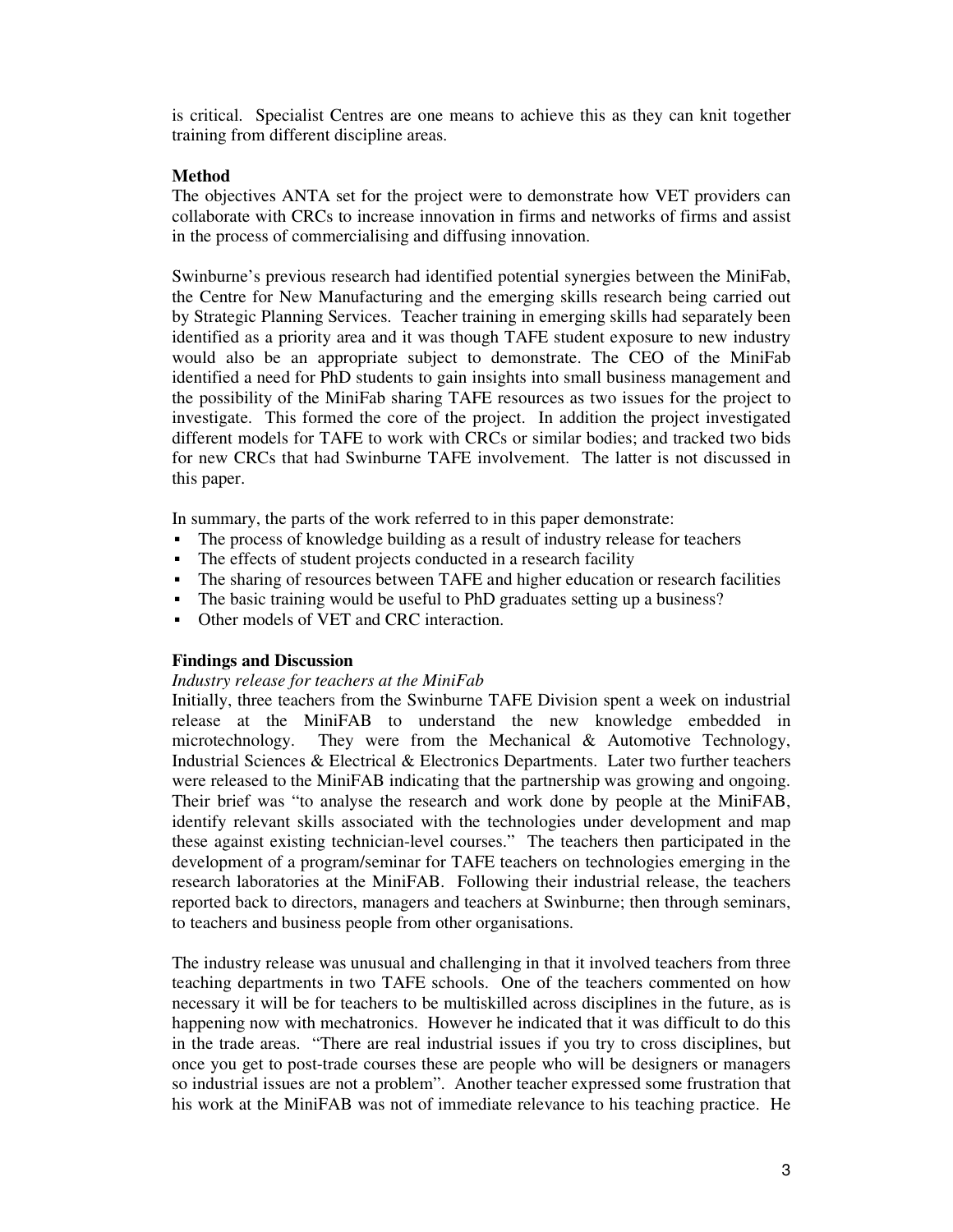was weaving some of it into his content delivery, especially in application digital signal processing, however this was not in the course content, and the students were not required to show competence in microelectronics at the end of the course. He felt the learning was too far ahead of today's teaching to be of practical use in TAFE as his students were unlikely to work in microelectronics.

The teachers grappled with the relevance of their research laboratory experience to their current teaching. This is hardly surprising, as a research laboratory is producing prototypes that are yet to be commercialised, while VET teachers train people in current skills for existing technologies. However, the issue of timeliness is crucial in the transfer of knowledge from a research setting to an industrial setting. VET teaching takes place within the framework of the current training packages developed to meet industries current skill needs and is not concerned with future skill needs. We need to find better ways to link the conceptual or knowledge work done in a high-level research organisation to the potential training outcomes in VET.

Another interesting finding from the demonstration project was that the learning experience and benefits were two-way, especially in the prototyping phase of research. When PhD students move from producing a single device to producing many, they lack the industrial skills needed to streamline production-phase procedures. TAFE teachers have these skills, and can play an important future role in the commercialisation process. One of the teachers felt that TAFE teachers are well placed to teach these skills. He felt that when these students obtain a new piece of equipment they 'grab' a small amount of vendor training but not enough to use the equipment skilfully. As a result, some industrial practices were "very ordinary"; needing a better process orientation, and more practical training. Another instance of two-way benefit was the MiniFAB request for a DNA expert from TAFE Industrial Sciences to analyse the 'stickiness' of DNA to different sorts of polymers, and he accessed more up-to-date equipment from the TAFE Division to do this.

Overall the industry release was a very positive experience. The teachers were made to feel welcome at the MiniFab. The teachers were chosen because they were curious about future technologies and willing to try something different. Their positive experiences helped less flexible teachers move forward. The willingness of teachers to embrace new technologies or processes is one of the most significant issues in VET/CRC interactions.

#### *Student projects at the MiniFab*

Students from Mechanical & Automotive, Industrial Sciences and Electrical & Electronics were chosen to undertake projects by the teachers who had done industry release. Staff at the MiniFab put considerable effort into devising three projects they thought would interest TAFE students. Unfortunately the Electronics project did not go ahead because at present there is no project-based teaching undertaken in that department.

Two second-year Diploma students from Industrial Sciences undertook a project to develop a workflow template for an ongoing commercial project utilizing the MiniFab cleanroom. The aim was to introduce industrial practices to track the development of the product from start to finish. Their teacher was very supportive of their project.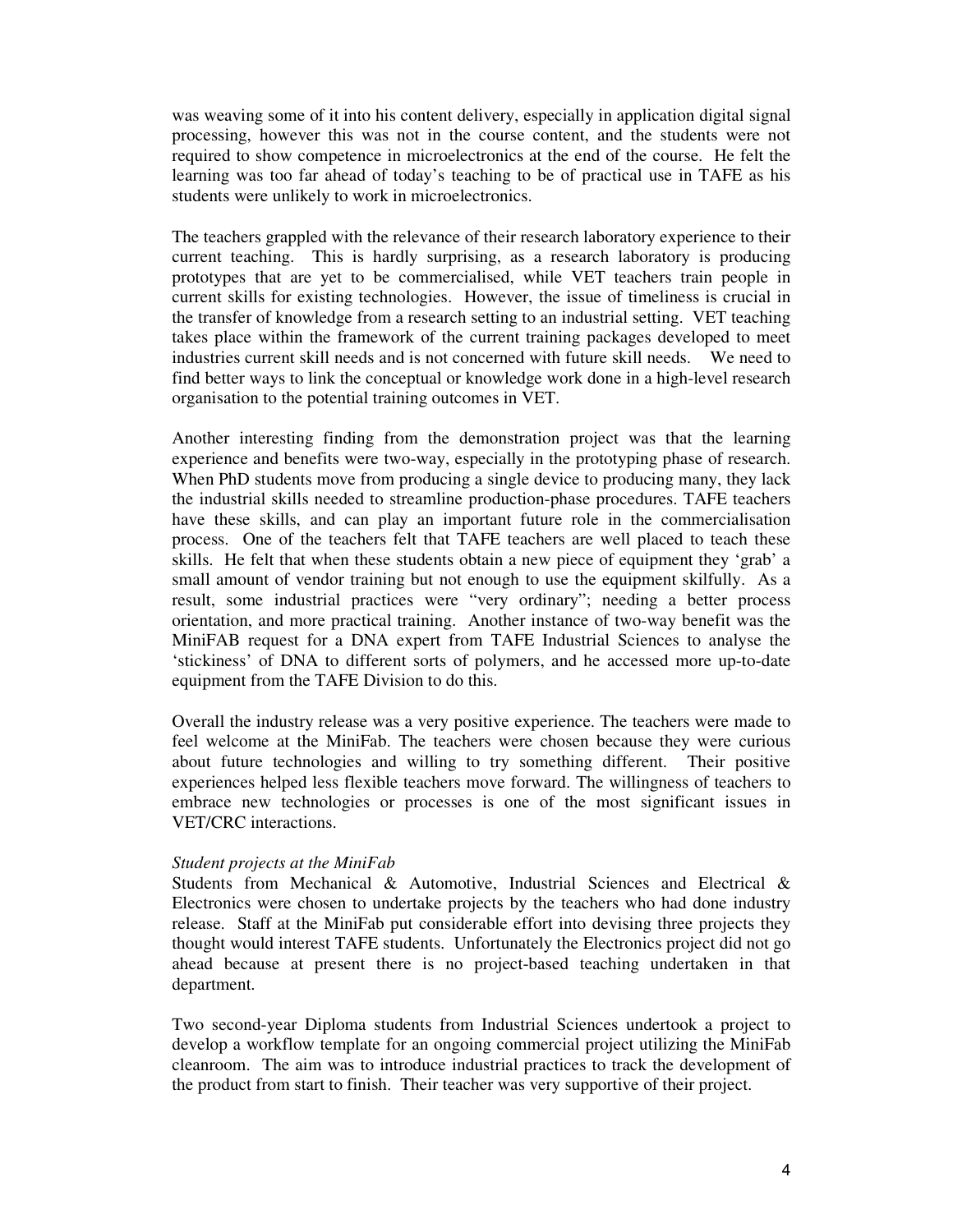The two students were unable to relate their experience to their study. They called their project 'analysing workplace communication'. Most of the analysis took place sitting at a desk using a computer. This was frustrating for them and the least enjoyable aspect of the placement. One of the students found it interesting to examine the processes of a research environment but felt it was irrelevant to her career goal of teaching science. The same student felt such a placement would be relevant to people wishing to "incorporate engineering into their course."

The second student wanted to work in a medical science laboratory and undertook the placement because he thought it related to biotechnology. He felt the environment was an "engineering laboratory rather than a biotechnology laboratory." He found the "office work" challenging as "I was not used to doing desk work all day. (There was) not enough practical work." He was not interested in becoming a biochemical engineer and would "rather use technology than design technology". He found the experience of working in the MiniFAB unusual – people were all working on separate tasks autonomously. Interaction between students occurred only when necessary. He thought this type of placement would suit engineering or biochemical engineering students or those students interested in designing small devices.

Two students from Mechanical and Automotive undertook a project to develop for possible manufacture a standardised microfluidic 'breadboard' to be used by research students. They completed that project and then engaged in developing the syringe pump for the 'breadboard'. The first was a mature age student who had worked in several industries before deciding to study automotive design. It added value to his studies by introducing him to new materials and to practical demonstrations of knowledge. The most challenging aspect of the project was the project management process. At TAFE, teachers often prepare assessment tasks for each stage of the project, at the MiniFAB they had to design and implement their own project.

The second student came directly to TAFE from secondary school and was studying the Advanced Diploma of Robotics and Mechatronics. His course was mostly computerbased designing so he found the mechanical aspects of the project very challenging. His view was "we study known things and learn to utilise them in industry, we don't do research." The other challenge was his lack of project management skills. The projects undertaken in his course were closely guided by teachers who control the amount of work, set finish dates and decide who does the tasks. He felt he needed more preparation.

All the students commented on how welcome they were made to feel at the MiniFab. The teachers commented that the timing of the two weeks was difficult and it could be difficult to schedule similar projects in future. The MiniFab supervisor felt he needed better briefings including an outline of the course work the students had completed, so the MiniFAB could see what information the students were already familiar with.

Student involvement with CRC projects is problematic firstly because departmental silos exist at the student level too. This adds to the difficulty of integrating training for convergent industries. The project assessment needs to be mapped against a number of competencies, elements and performance criteria so that assessment is valid. Secondly, it is difficult to tailor a project to the knowledge level the student has before they complete their course. Thirdly, teachers briefing students in research areas need to be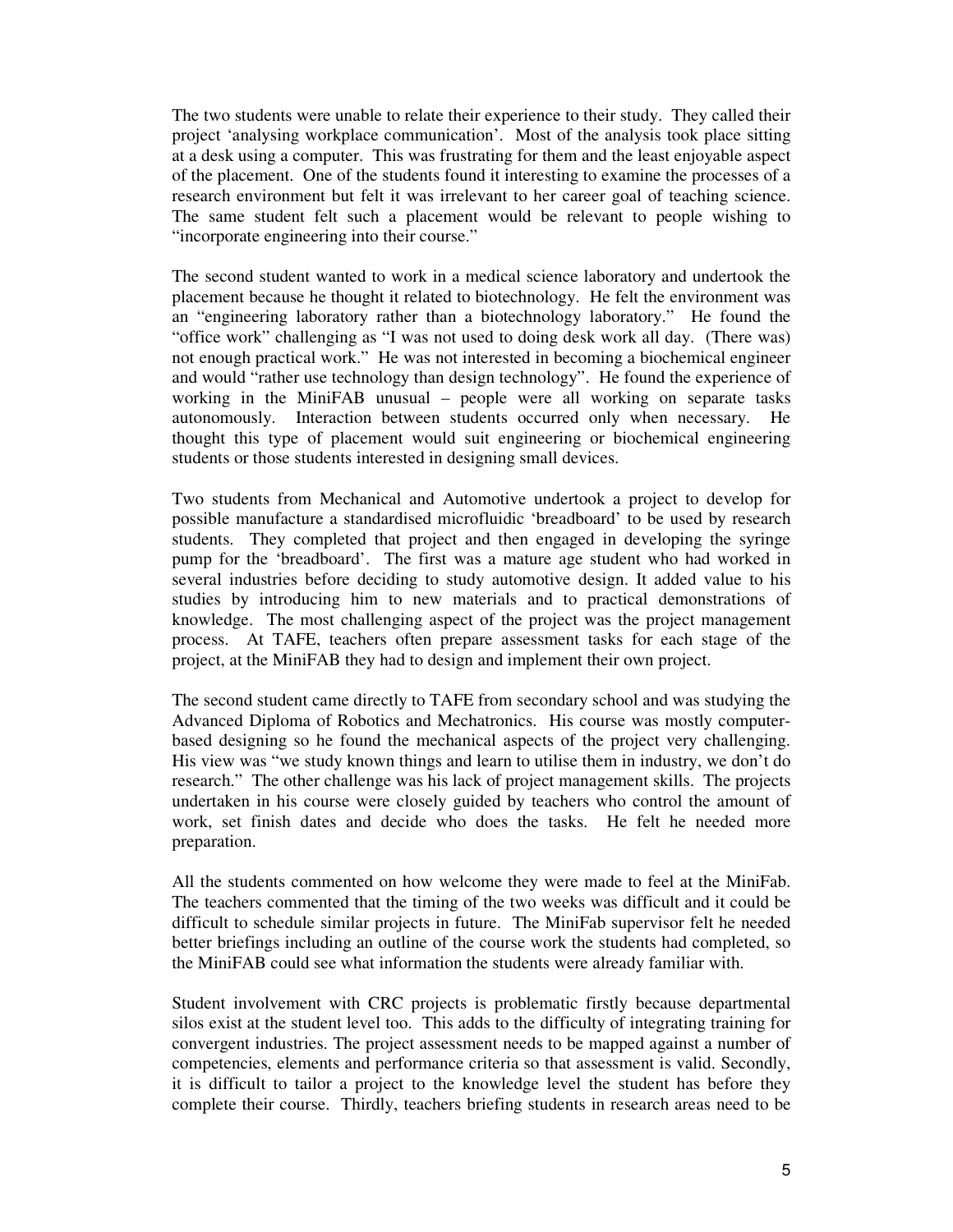clear on what is expected of the students, and research or higher education personnel need to be aware of the TAFE student's level of understanding. This is no easy task and cannot be expected to work smoothly until there is a greater understanding of new technologies by teachers. Fourthly, it appears project management skills in some TAFE courses at present do not sufficiently prepare students to manage projects in low supervision environments.

#### *Resource sharing*

Generally a TAFE institute of division is better resourced with equipment and technicians than CRCs. The MiniFab lacked basic equipment such as soldering irons and its students lacked skills in the use of these. Because of this need a resource sharing trial was organised between the MiniFAB and the various TAFE departments. Resources were broadly defined to include tools, equipment, knowledge and expertise. Possible legal issues were discussed with the Legal Department and there was no impediment to going ahead.

A set of protocols for sharing resources was devised and agreed to by all parties. Resources were to include sharing of equipment and expertise, including cash transfers, and the possibility of using students as a resource.

Sharing was found to be a two-way experience. For example the Electrical  $\&$ Electronics department shared their CISCO laboratory with higher education students. On the other hand, a TAFE Division teacher organised a visit to the Photonics laboratory in the Higher Education Division for TAFE students completing the photonics module of an electronics course to enhance their learning experience. This has proven to be a low-key method of developing relationships and mutual understanding.

#### *Business awareness training for research students*

A number of PhD research students at the MiniFAB expressed interest in starting small businesses to develop micro products they researched and developed to the prototyping stage. However, most lacked an understanding of small business basics.

Swinburne TAFE is home to a Business Enterprise Centre (BEC). Its role is to assist start-up businesses with basic competencies in running a small business. The BEC agreed to participate in the demonstration project and work with the PhD students. The trainer had experience running introductory business courses in technology industries in the Philippines and experience in his own business. The course was customised for this group of students.

The overall assessment by students was positive; the best aspects of the course were the presenters experience and the examples of how businesses operate. Improvement was needed in the speed at which the material was delivered, the students found it too slow and somewhat repetitive. Business awareness and requirements were the most useful sections of the training. Small business management skills would be relevant for students in CRCs where spin-off companies are an expected outcome.

#### *Models for VET and CRC interaction*

VET providers that wish to link with CRCs or other high-level research organisations need to examine their own expertise first, in particular the teaching expertise, industry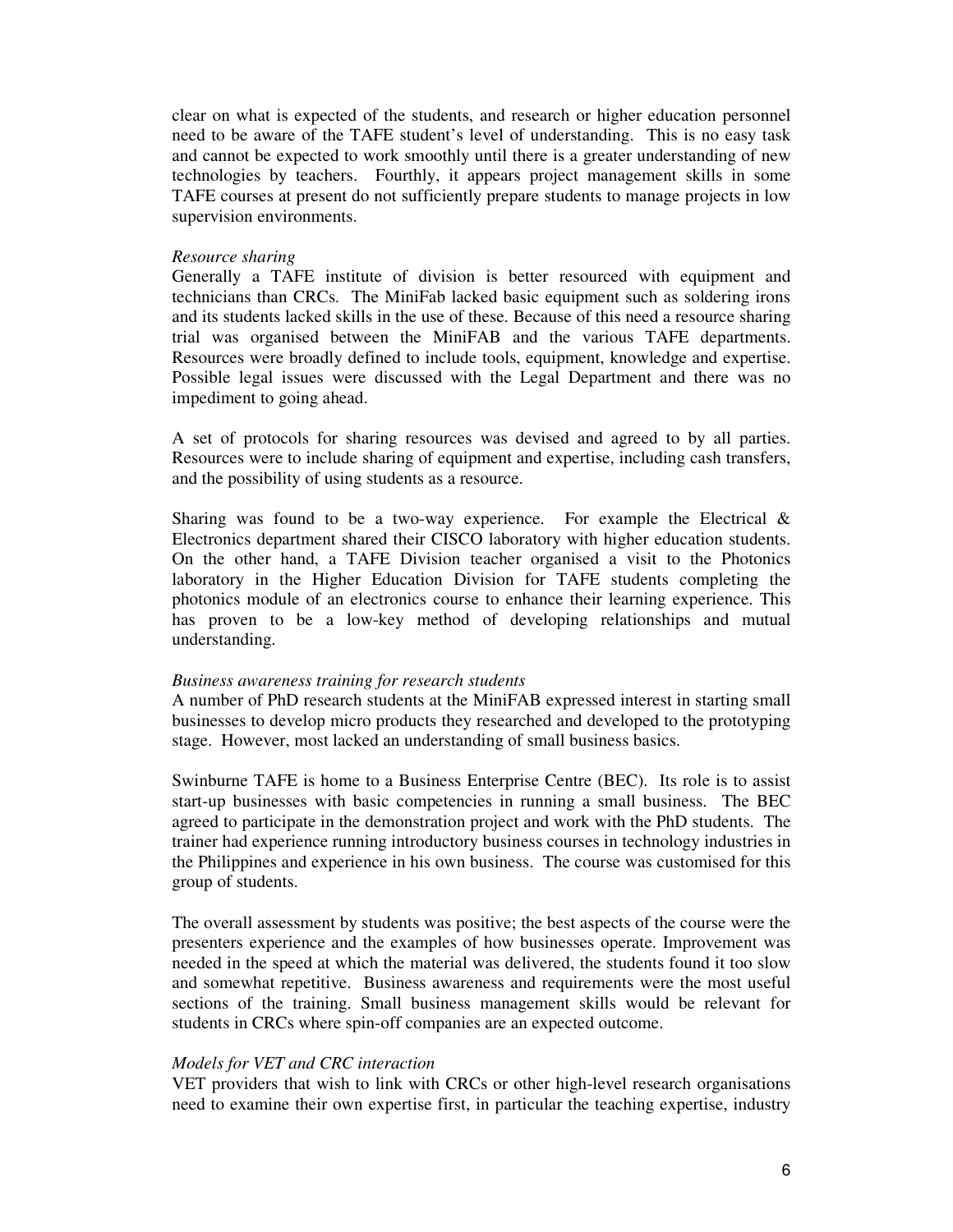linkages and resources that might be attractive to a CRC. The next step is to gain support from senior management, department managers and teachers willing to try something new. A significant investment in time is needed to establish relationships. The CRC website carries a lot of information about research themes and projects; as well as a list of partners and key personnel. Annual reports list research and development achievements. A preliminary contact with the CRC education officer would be a low-key introduction. Be prepared for the fact that, for many CRCs, the main roles of 'education' is to recruit students for PhD projects and to disseminate research findings through papers, seminars and so on. There is often no understanding of the VET sector and any possible relevance it may have to research.

A number of different types of VET/CRC interaction are outlined below. They demonstrate that there is no one formula for VET to link with CRCs



**Figure 1: Model One – the ideal path from knowledge to training**

The 'ideal' path indicated in Figure 1 is possible but may be rare. Model demonstrates the path taken by the CRC for Cast Metal Manufacturing (CAST). It developed a training model in conjunction with Swinburne TAFE staff to determine the curriculum needs and associated costs for a course to train people to be job-ready for working in a smelter. This is an industry with very thin training markets and the course was envisioned as being part of an integrated training program stretching from secondary school to PhDs.

The CRC for Australian Weed Management also fits model one. It attempted to establish links with VET providers to use the R&D it developed, but did not have the time to make approaches to every Institute. CRC staff were unable to penetrate far enough into the system to discover the existence of the NSW DET which would have facilitated such linkages. However when the CRC became aware of national competencies, and when, at about the same time, a local VET organisation made contact with the CRC seeking information on weeds management, the CRC developed a renewed focus on VET which led to the development of teaching resources, and the employment of an education officer with a focus on VET. The CRC has mapped their online resources across competencies in the Conservation and Land Management Training Package and made these available to all providers delivering this course.

Swinburne attempted to link with the CRC for Asthma as it appeared to be "a good match" to Swinburne. In some respects it too is an example of model one. The CRC operated some of its programs in Victoria and had relevance to the teaching areas of childcare, aged care, division two nursing, and recreation courses. All of these courses contain an element of asthma management training.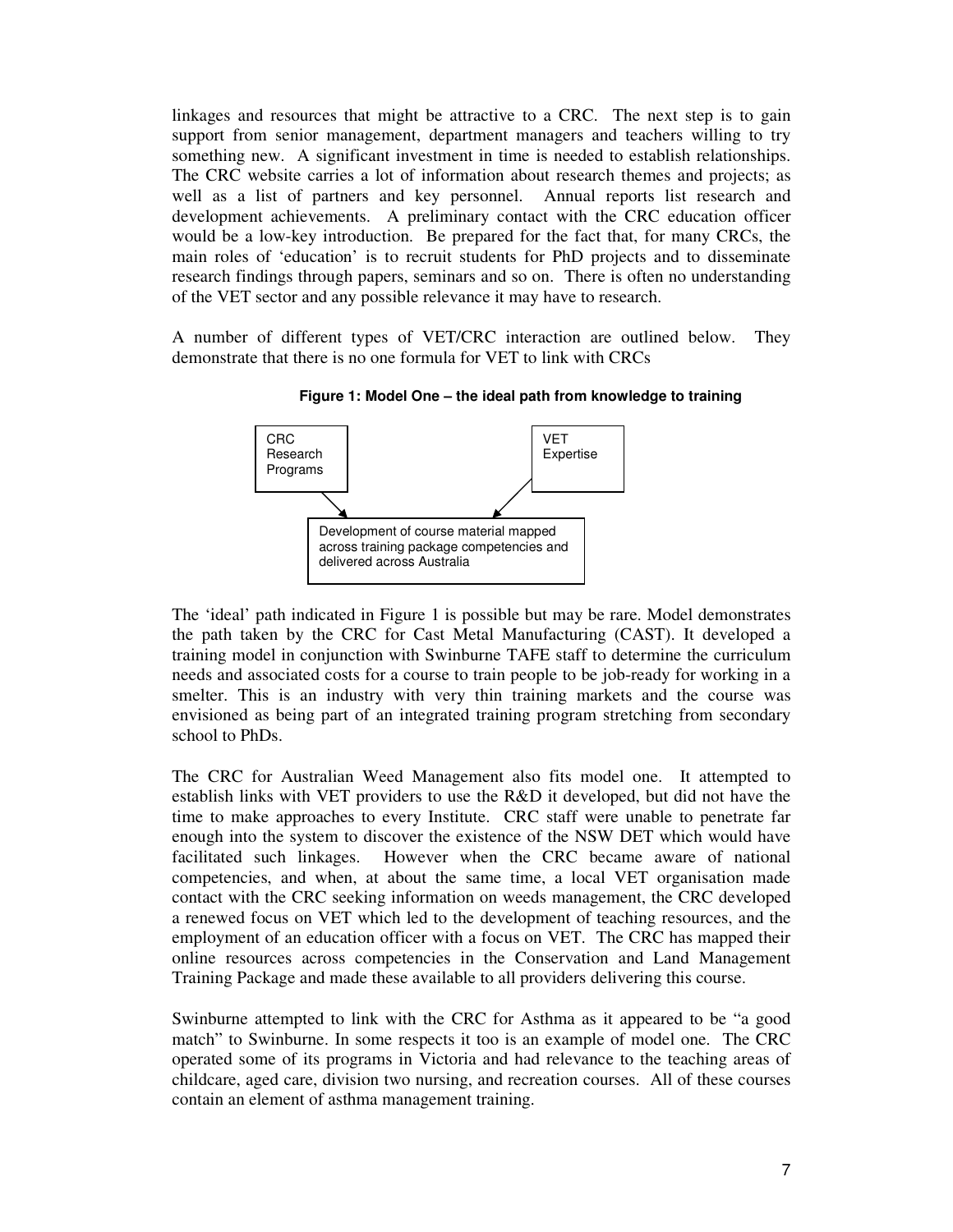It was a difficult and time-consuming task to make contact with the CRC and made even more difficult by the absence overseas of the project leader for the Asthma management program. After some time the CRC suggested Swinburne contact Asthma Victoria. It is a small non-profit VET organisation delivering a number of different short courses in asthma management, to a wide range of health care workers and has been involved with the CRC since the initial bidding process began. Its involvement has been very proactive, with input into the shape of the research programs and a large survey of asthma patients in hospital, which informed some CRC research. Asthma Victoria also organises forums for CRC staff to talk to health professionals about their findings.

Swinburne also has a strength in emergency services training and briefly investigated the possibility of working with the Bushfire CRC. The CRC has very strong links with an industry association, the Australasian Fire Authorities Council (AFAC). All fire agencies in Australia are members of the council. Should new training be needed, AFAC will develop this to be delivered through its VET members – a slight variation on model one. The Asthma and Bushfire examples demonstrate that small specialised RTOs can play a significant role in a relationship with a CRC. However the amount of time this demonstration project took to ascertain the linkages in the Asthma CRC serves as an object lesson in the difficulties of establishing VET /CRC links.

Some CRCs are very complex organisations. The CRC for Intelligent Manufacturing Systems and Technologies (IMST) is a case in point; it is a virtual CRC as shown in Figure 2.



#### **Figure 2: Model two – the virtual CRC**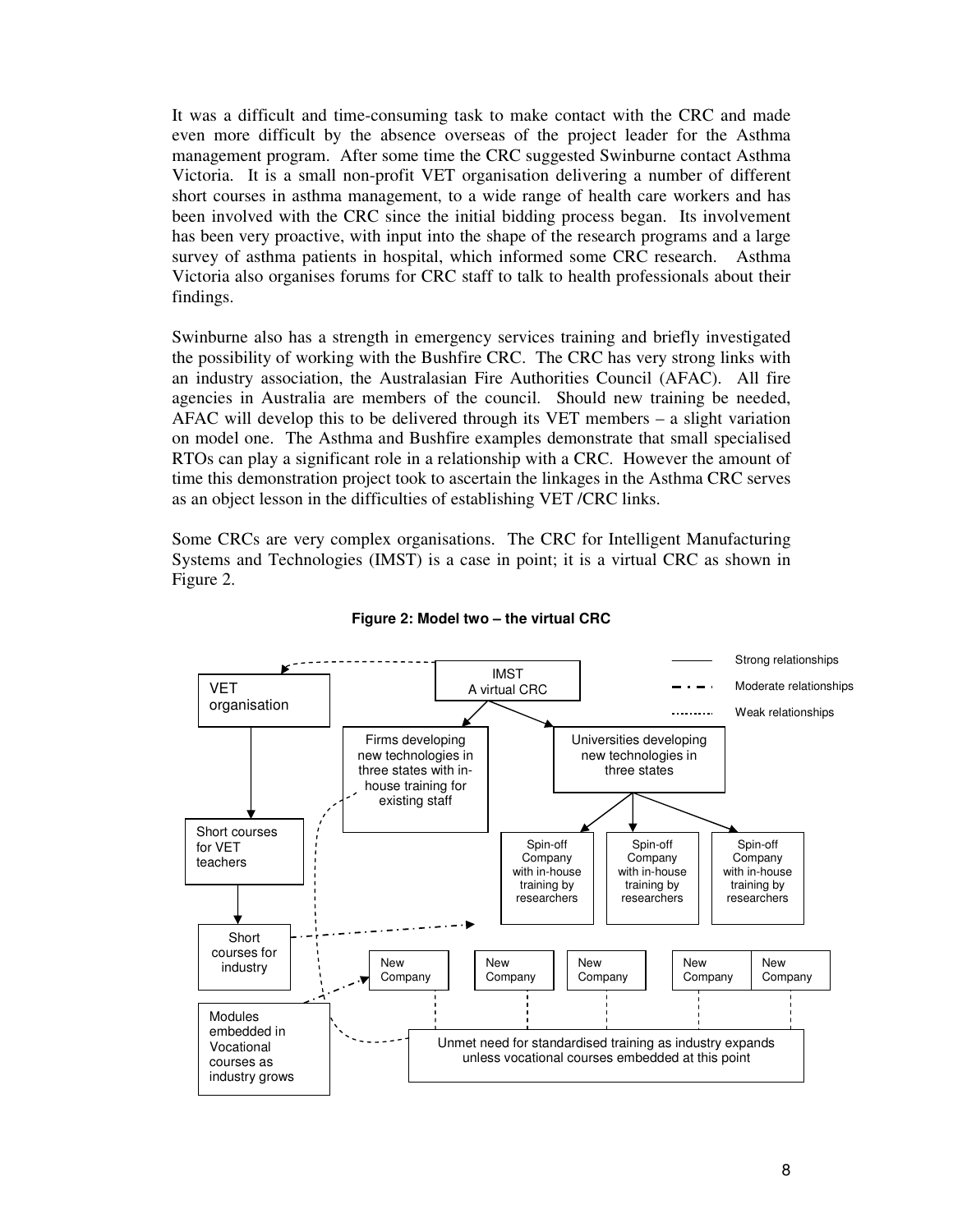The CRC has a number of large enterprises and a number of universities as partners, all spread across three states. It has no 'home' where devices or processes are prototyped. The intellectual property (IP) is developed in the large firms and universities. The IP developed in the firms remains in those firms and should technician training be needed, it is carried out by in-house trainers who translate the knowledge into training. Small companies are spun-off from university research with the involvement of the researchers. They too do their own training. In this model, if the industry becomes larger, that is if the particular technology becomes standard in many firms, not just those associated with the CRC, there is no standardised training available. If a VET organisation is able to develop an early relationship with the CRC, there is a better chance of training being available when it is needed by larger numbers of firms. Many CRCs have complex relationships with many partners across a number of states, so some variation on model two seems likely.

In contrast to the above, the CRC for Microtechnology does have a 'home' for its prototyping, the MiniFab and VET /CRC interactions took place through the MiniFab as demonstrated in Figure 3. Before the project that preceded the demonstration project began there was no interaction between the TAFE sector and the MiniFab, they operated as two separate systems (demonstrated by the dashed lines). The project acted as an innovation agent to connect the two systems.



**Figure 3: Model three – the CRC with a prototyping facility**

The demonstration project did not attempt to articulate further possible models in the 70 CRCs, it is probable that there are more than three models, however these three serve to demonstrate the need to understand how each CRC functions in order to best work with them.

#### **Conclusion**

The project demonstrated that there are a number of issues that can inhibit VET/CRC interaction but once these are overcome there are significant benefits from such interactions. For example, industry release is a powerful method for introducing new skills into training but considerable effort has to go into choosing the change leaders and then to bringing other teachers on board. Both resource sharing and offering TAFE courses to higher education students are useful in building relationships. VET student